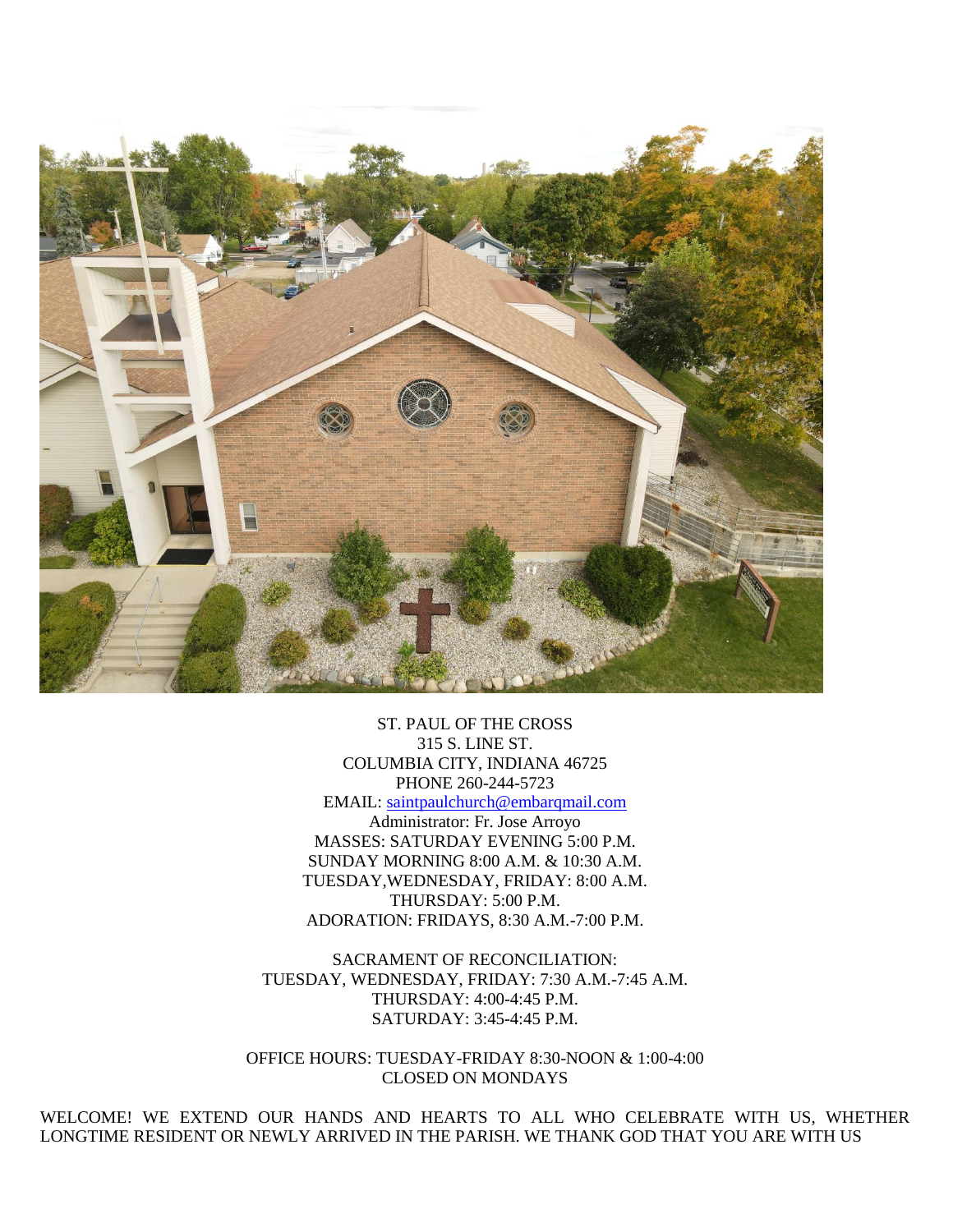# **ST PAUL OF THE CROSS May 8, 2022**

# **The Week Ahead**

Saturday, May 15 **5:00 p.m.** Lector: Tom Andreas Eucharistic Ministers*:* Leanna Andreas, Nick Steill Acolytes: Colby & Evan Leatherman Ministers of Hospitality: Dillon & Vance Reed

Sunday, May 16 **8:00 a.m.**  Lector: Melinda Woll Eucharistic Ministers: Al Anderson, Sara St. Clair Acolytes: Chris & John Morgan Ministers of Hospitality: Bonnie & Tony Crowe

Sunday, May 16 **10:30 a.m.** Lector: Mike McClain Eucharistic Ministers: Ingrid McClain, Scott Smith Acolytes: Naomi & Adelaide Smith Ministers of Hospitality: Volunteers

| Collections for May 1, 2022 |            |
|-----------------------------|------------|
| <b>Offering Envelopes</b>   | \$3237.00  |
| Loose                       | 863.50     |
| Repair                      | 435.00     |
| Candles                     | 17.00      |
| Religious Ed                | 127.00     |
| Total in pew                | \$4,679.50 |
| <b>Catholic Charities</b>   | \$55.00    |
| <b>Online Collections</b>   |            |
| Regular                     | \$1,753.00 |
| Repair                      | 230.00     |
| Online                      | \$2,105.00 |



All current cantors and anyone who is interested in becoming a cantor should plan on attending the Training Session for Cantors on **Sunday, May** 

**15th after the 10:30 mass**. If you have considered serving as a cantor but are not sure you are ready to commit please still plan to attend. This will be a great opportunity to gain some information on what is required in order to participate in this important ministry, If you are a cantor and are not able to attend this training, please let Father José know.

# WOMEN'S EVENING

The next Women's Evening will be on Friday, May  $20<sup>th</sup>$  at 6:30 p.m. in the Deacon Joe Zickgraf Community Center. The program will focus on the Rosary and our Mother Mary. No meal will be served, but dessert will be served at the end of prayer.

### **FOURTH SUNDAY OF EASTER**

#### Mass Intentions **FOR THE WEEK**

|                                                          | May 7-8 Fourth Sunday of Easter                          |  |
|----------------------------------------------------------|----------------------------------------------------------|--|
| 5:00 p.m.(Sat.) $\dot{\tau}$ Andy Lowe                   |                                                          |  |
|                                                          | 8:00 a.m. (Sun.) / George & Virginia Haggenjos           |  |
| 10:30 a.m. (Sun.) $\dot{\tau}$ Parishioners              |                                                          |  |
| (rosary 1/2 hour before each Mass)                       |                                                          |  |
| (Adoration one hour before Saturday Mass and Sunday 8:00 |                                                          |  |
| a.m. Mass)                                               |                                                          |  |
|                                                          |                                                          |  |
| May 9                                                    | <b>Monday: Easter Weekday</b>                            |  |
|                                                          | No Mass                                                  |  |
| May 10                                                   |                                                          |  |
| $8:00$ a.m.                                              | <b>Tuesday: Easter Weekday</b><br>† Joan & Carl Baermann |  |
|                                                          |                                                          |  |
| <u>May 11</u>                                            | Wednesday: Easter Weekday                                |  |
| $8:00$ a.m.                                              | † Fr. George Carlin                                      |  |
|                                                          |                                                          |  |
| <b>May 12</b>                                            | Thursday: Easter Weekday                                 |  |
| $5:00$ p.m.                                              | $†$ Jim Brock                                            |  |
|                                                          |                                                          |  |
| <b>May 13</b>                                            | <u>Friday: Easter Weekday</u>                            |  |
| $8:00$ a.m.                                              | † Larry Reynolds                                         |  |
| <u>May 14/15</u>                                         | <b>Fifth Sunday of Easter</b>                            |  |
| Saturday, May 14                                         |                                                          |  |
| Confession: 3:45-4:45                                    |                                                          |  |
| 5:00 p.m. $\dot{\tau}$ Parishioners                      |                                                          |  |
|                                                          |                                                          |  |

 Sunday, May 15 8:00 a.m.: *†* Andy Lowe 10:30 a.m. : *†* Jeff Dunlap (rosary ½ hour before each Mass)

# **RIGHT TO LIFE CARNATION FUND RAISER**



We are participating again this year in the Right To Life carnation fundraiser. There will be carnations in the narthex to give to your mother, grandmother or to place in the vase by Our Blessed Virgin Mary statue. We ask for a minimum donation of \$2 per carnation. All proceeds go to Right To Life.

# Graduation Breakfast Sign-up

The Graduation Mass for all graduates will be Sunday, June  $5<sup>th</sup>$ at the 8 a.m. Mass. Don't forget to sign up if you will be attending the breakfast on Sunday, June  $5<sup>th</sup>$  after the 8 a.m. Mass for all High school, college and post-grad students and their families. Please sign up by  $\frac{\text{May } 8^{\text{th}}}{\text{May } 8^{\text{th}}}$ .

# YOUTH GROUP GARAGE SALE

The Youth Group Garage Sale will be Friday, May 13<sup>th</sup> and Saturday, May  $14<sup>th</sup>$ . You may rent a 10X10 space for \$25, sell your items and keep all the money you raise or donate to the youth group to sell and donate the proceeds to their mission trip. You may drop off items at the church in the preschool room after May 1<sup>st</sup>. Please contact Stephanie Hamilton for further information.